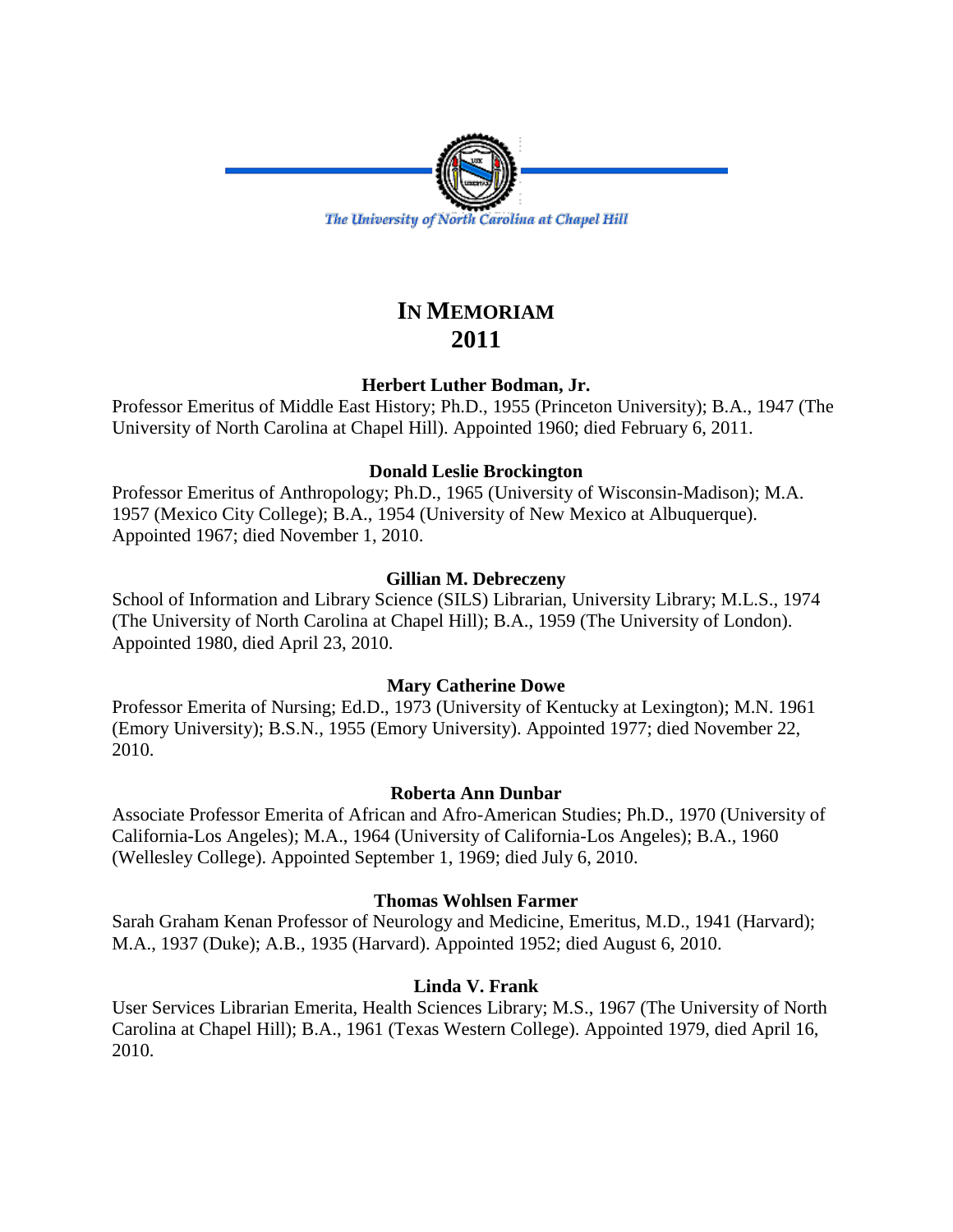## **Shirley Friedlander Weiss**

Professor Emerita of City and Regional Planning; Ph.D., 1973 (Duke University); M.R.P., 1958 (The University of North Carolina at Chapel Hill); B.A., 1942 (Rutgers University). Appointed 1957; died August 31, 2010.

# **Patricia C. Gregory-Lynch**

Assistant Professor of Physical Medicine and Rehabilitation; M.D., 1990 (University of Virginia); B.S., 1985 (Georgetown University). Appointed March 1, 2005; died June 13, 2010.

## **Donald Bales Hayman**

Professor Emeritus of Public Law and Government, Ph.D., 1963 (The University of North Carolina at Chapel Hill); M.A., 1947 (University of North Carolina at Chapel Hill); A.B., 1940 (The University of Kansas). Appointed 1948; died May 30, 2010.

#### **Charles Henning Hendricks**

Robert A. Ross Distinguished Professor Obsterics and Gynecology, Emeritus, and Chair of the Department of Obsterics and Gynecology; M.D., 1943 (University of Michigan) A.B., 1941 (University of Michigan). Appointed 1968; died October 26, 2010.

## **Melvin David Levine**

Thomas E. Castelloe M.D. Distinguished Professor in Development Behavior Pediatrics; M.D., 1966 (Harvard Medical School). Appointed 1985; died February 17, 2011.

## **Eugene Robert Long, Jr.**

Professor of Psychology Emeritus; Ph.D., 1950; M.A. 1947; B.A., 1946 (University of Virginia). Appointed 1948; died July 26, 2010.

#### **George Philip Manire**

Kenan Professor of Microbiology and Immunology, Emeritus; Ph.D, 1949 (University of California at Berkeley); B.A., 1941 (North Texas State University). Appointed 1950, died November 4, 2010.

#### **Fred Henry MacIntosh**

Professor Emeritus of English; Ph.D., 1955 (Duke University); M.A., 1942 (Duke University); B.A. (University of South Carolina). Appointed 1959; died January 4, 2011

# **Elizabeth (Betty) C. Meehan-Black**

Head of Order Management and Assistant Head of the Monographic Services Department, University Library; M.S.L.S., 1976 (Southern Connecticut State University); B.A., 1970 (The University of Connecticut). Appointed 1986, died March 2, 2011.

## **Warren A. Nord**

Lecturer in Philosophy and Founding Director, Program in Humanities and Human Values; Ph.D., 1978 (The University of North Carolina at Chapel Hill); B.A., 1967 (University of Minnesota-Morris). Appointed January 1, 1978; died June 19, 2010.